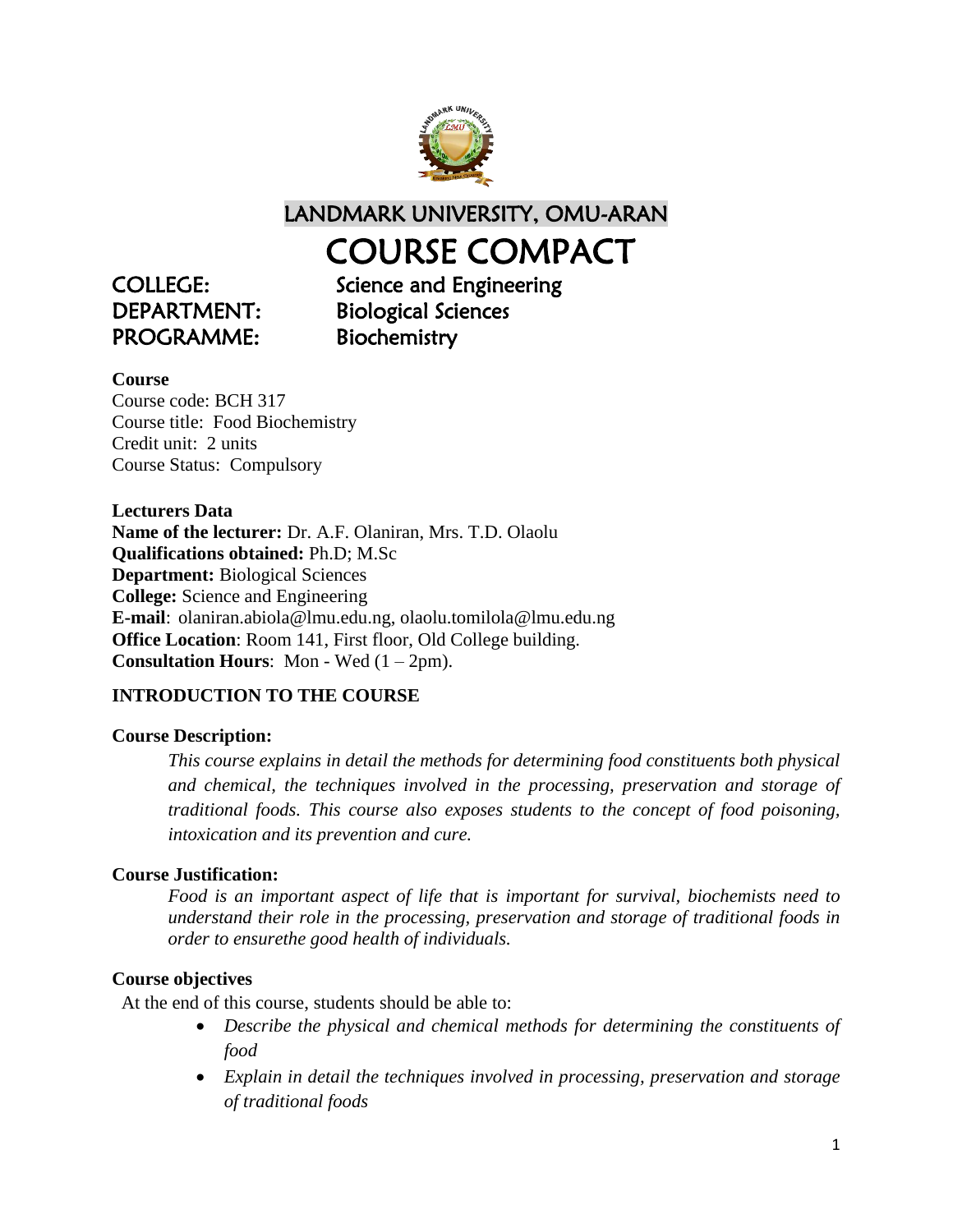*Explain the concept of food poisoning, intoxication as well as its prevention and cure.*

## **Course Content:**

*An introduction to the theory and application of physical and chemical methods for determining the constituents of food. Processing, preservation and storage of traditional foods – root and stem tubers, fruit and fruit drinks, seeds and grains, greens and vegetables. Food poisoning and intoxication, prevention and cure.*

## **Course Expectations:**

*This course is compulsory for Biochemistry 300 level students.*

| S/N | <b>GRADING</b>                | SCORE(%) |
|-----|-------------------------------|----------|
| 1.  | <b>Continuous Assessments</b> |          |
|     | $\bullet$ C.Al                | 7%       |
|     | • C.All (Mid-Semester Test)   | 15%      |
|     | $\bullet$ C.Alll              | 8%       |
| 2.  | Assignment                    |          |
| 3.  | Practical (Laboratory work)   | 10%      |
| 4.  | <b>Final Examination</b>      | 60%      |
| 5.  | Total                         | 100      |

## **Course Delivery Strategies:**

- *Face to face learning (Both lecture method and student-centred learning)*
- *Self-directed learning (Assignments, Continuous assessments)*

## **Course Duration**

- *Two hours per week for 15 weeks (30hours)*

# **LECTURE CONTENT**

 **Week 1:** Introduction to the theory and application of physical methods for determining the constituents of food

## **Objectives**

The students at the end of the lectures for the week should be able to

- list the physical methods of foods analysis
- *describe the physical methods of analysis of foods.*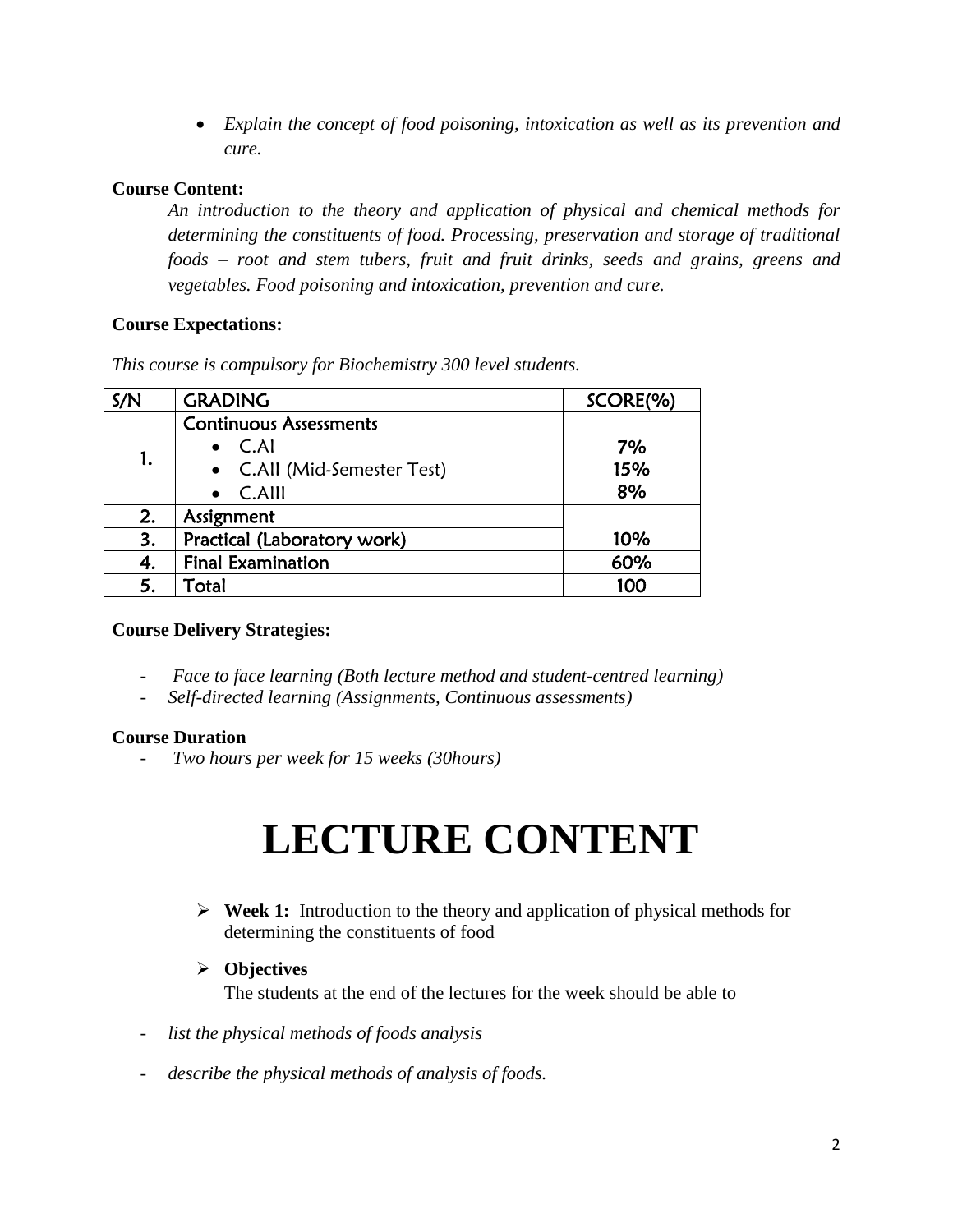## **Description**

First hour:*Introduction of the course and topic*

Second hour:*Enumeration and description of the physical methods for determining food constituents*

## **Study Question:**

- *Highlight the physical methods for determining food constituents*

## **Reading List:**

- *Callanan A (Eds.). (2000). Food and Nutrition handbook, Italy. World Food Programme.*
- *Chutani AM (2006). Nutritional biochemistry; Nutrition and dietary habits. Retrieved from www.nsdl.niscair.res.in/jspui/bitstream/123456789/586/ 1/Nutritiondietary.pdf*
- *Grade 12 Active healthy lifestyles, Module C: Nutrition. Retrieved from; http://www.edu.gov.mb.ca/k12/cur/physhlth/frame\_found\_gr12/rm/module\_c.pdf*
- *Wang D, Lin H, Kan J, Liu L, Zeng X, Shen S (Eds). (2012). Food Chemistry. New York: Nova Science Publishers Inc.*
- *FAO (2003). Food energy – Methods of analysis and conversion factors. Food and Agriculture organization of the United Nations, Rome.*
- *Nielsen S.S. (2010). Food Analysis Laboratory Manual, Food Science Texts Series, © Springer Science+Business Media.DOI 10.1007/978-1-4419-1463-7\_4,*

## **Week 2**

## **Topic: The chemical methods for determining the constituents of food**

**Objectives:***at the end of the lecture, students should be able to*

- *Describe the chemical methods for carbohydrate, protein, fats and ash analysis.*
- *Enumerate the laboratory instruments for the chemical analysis of these food constituents.*

## **Description**

First hour:*Description of the chemical methods for analysis of carbohydrates and fats* Second hour:*Description of the chemical methods for analysis protein and ash*

## **Study Questions:**

- *Enumerate the chemical methods for analyzing proteins*
- *Describe the chemical methods for analyzing fats*
- *List the instruments used for the chemical analysis of proteins and fats*

- *Callanan A (Eds.). (2000). Food and Nutrition handbook, Italy. World Food Programme*
- *Chutani AM (2006). Nutritional biochemistry; Nutrition and dietary habits. Retrieved from www.nsdl.niscair.res.in/jspui/bitstream/123456789/586/ 1/Nutritiondietary.pdf*
- *Seideman S.C (2015). Introduction to food analysis 1126. Extension food processing specialist cooperative extension service. University of Arkansas. Retrieved from http://www.uark.edu/ua/foodedu/Modules\_of\_Instruction/INTRODUCTION%20TO%20F OOD%20ANALYSIS.pps*
- *Wang D, Lin H, Kan J, Liu L, Zeng X, Shen S (Eds). (2012). Food Chemistry. New York: Nova Science Publishers Inc.*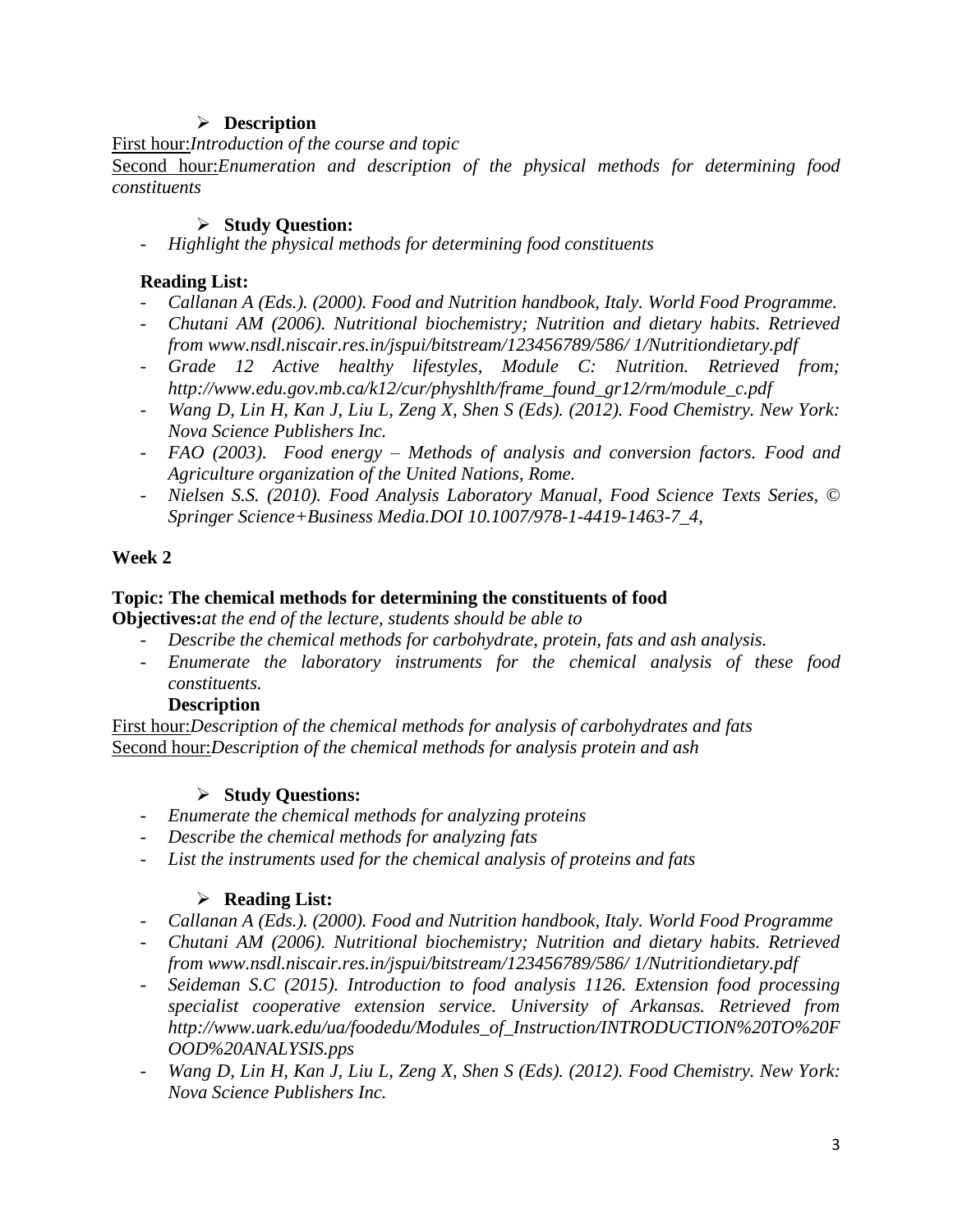#### **Week 3**

## **Topic: Processing and Preservation of traditional foods (root and stem tubers)**

#### **Objectives:***at the end of the lecture, students should be able to*

- *describe the steps involved in processing at least one root and/or stem tuber.*

#### **Description**

First hour:*Description of the steps involved in processing cassava* Second hour:*Description of the steps involved in processing yam*

#### **Study Question:**

- *Describe the process of making cassava flakes*
- *Highlight the steps involved in making yam flour*

#### **Reading List:**

- *Aderiye, J.B.I and Adebayo, C.O. (2012). Some Nigerian fermented foods: Production, technology, uses and storage. Goldprints Educational Publishers, Lagos, Nigeria.*
- *Callanan A (Eds.). (2000). Food and Nutrition handbook, Italy. World Food Programme.*
- *Wang D, Lin H, Kan J, Liu L, Zeng X, Shen S (Eds). (2012). Food Chemistry. New York: Nova Science Publishers Inc.*

#### **Week 4**

## **Topic: Processing and Preservation of traditional foods (fruit and fruit drinks)**

**Objectives:***at the end of the lecture, students should be able to*

- *describe the techniques involved in processing some common Nigerian fruits*
- *State the methods of preserving fruits and fruit drinks*

## **Description**

First hour:*Enumeration of some common Nigerian fruits and their botanical names. Description of the methods used in processing some of these fruits*

Second hour:*Description of the methods used in processing other fruits as well as preservation of these fruits.*

#### **Study Question:**

- *Highlight the techniques involved in processing oranges*
- *Enumerate 5 common Nigerian fruits and describe the methods used in processing them.*
- *Describe the methods used for preserving some traditional fruits and fruit drinks in Nigeria.*

- *Aderiye, J.B.I and Adebayo, C.O. (2012). Some Nigerian fermented foods: Production, technology, uses and storage. Goldprints Educational Publishers, Lagos, Nigeria.*
- *Callanan A (Eds.). (2000). Food and Nutrition handbook, Italy. World Food Programme.*
- *Olunike A.A (2014). Storage, preservation and processing of farm produce. Food Science and Quality management. 27: 28-32.*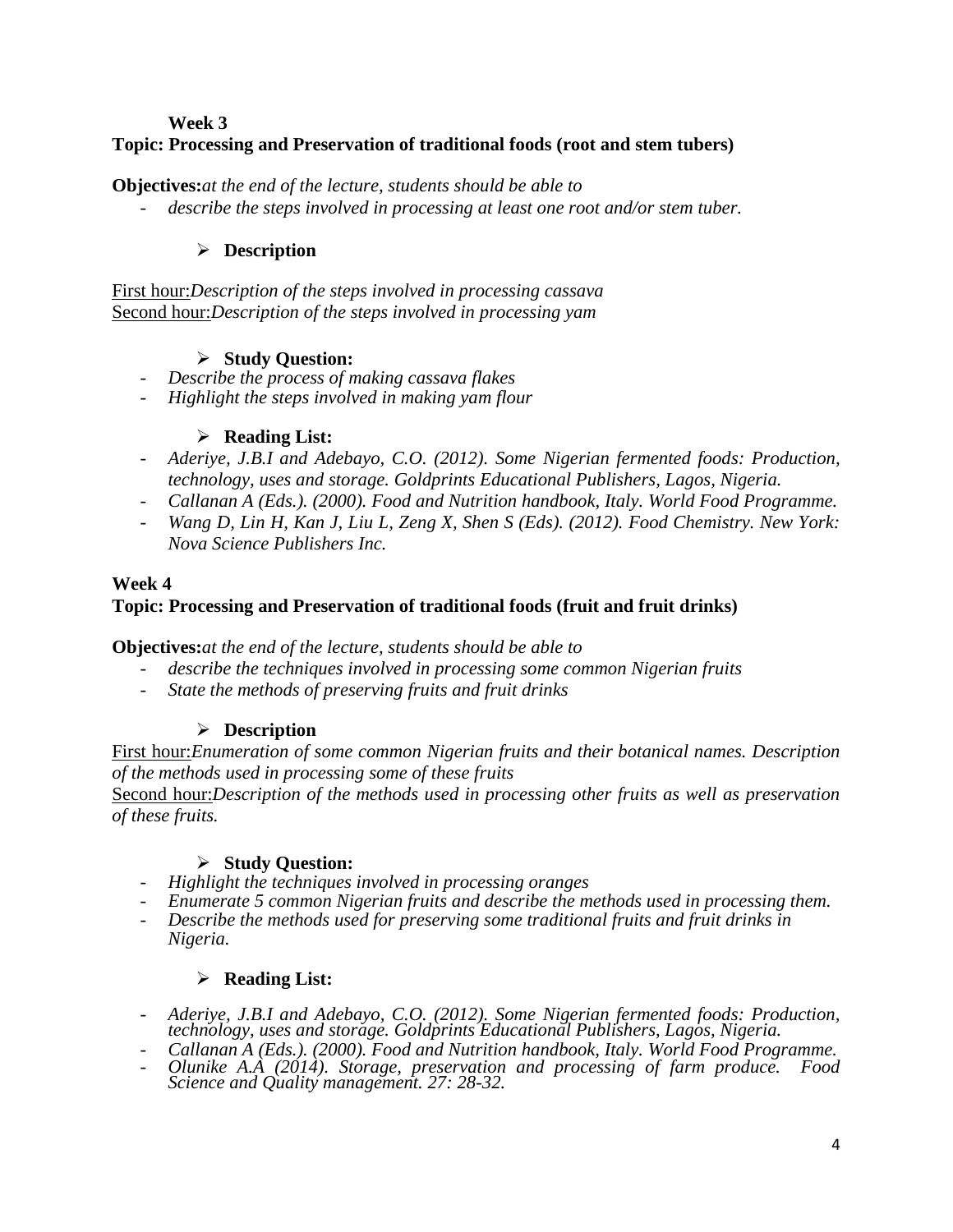- *Wang D, Lin H, Kan J, Liu L, Zeng X, Shen S (Eds). (2012). Food Chemistry. New York: Nova Science Publishers Inc.*

## **Week 5**

**Topic:** *Processing and Preservation of traditional foods (seeds and grains)*

**Objectives:***at the end of the lecture, students should be able to:*

- list and explain the methods involved in processing 2 named seeds and grains.
- *discuss the steps involved in processing maize or sorghum into ogi*

## **Description**

First hour:*- List common Nigerian seeds and grains with their botanical names,* 

- *description of techniques in processing selected seeds and grains*

Second hour:*Description of the methods used in processing and preserving selected seeds and grains*

## **Study Question:**

- *Highlight the steps in processing sorghum into ogi*

## **Reading List:**

- *Callanan A (Eds.). (2000). Food and Nutrition handbook, Italy. World Food Programme.*
- *Olunike A.A (2014). Storage, preservation and processing of farm produce. Food Science and Quality management. 27: 28-32.*
- *Wang D, Lin H, Kan J, Liu L, Zeng X, Shen S (Eds). (2012). Food Chemistry. New York: Nova Science Publishers Inc.*

## **Week 6**

**Topic:** *Processing and Preservation of traditional foods (greens and vegetables)*

**Objectives:***at the end of the lecture, students should be able to*

- *Highlight common greens and vegetables and describe the methods of processing them*

## **Description**

First hour:*Highlight of common greens and vegetables, their botanical and common local names in Nigeria.*

Second hour:*Description of the methods of processing greens and vegetables: lettuce, cucumber, cabbage, amarantus, spinach, bitter leaf, water leaf,* 

## **Study Question:**

- *List 5 common vegetables in your locality and describe the methods of processing them.*

- *Aderiye, J.B.I and Adebayo, C.O. (2012). Some Nigerian fermented foods: Production, technology, uses and storage. Goldprints Educational Publishers, Lagos, Nigeria.*
- *Callanan A (Eds.). (2000). Food and Nutrition handbook, Italy. World Food Programme.*
- *Wang D, Lin H, Kan J, Liu L, Zeng X, Shen S (Eds). (2012). Food Chemistry. New York: Nova Science Publishers Inc.*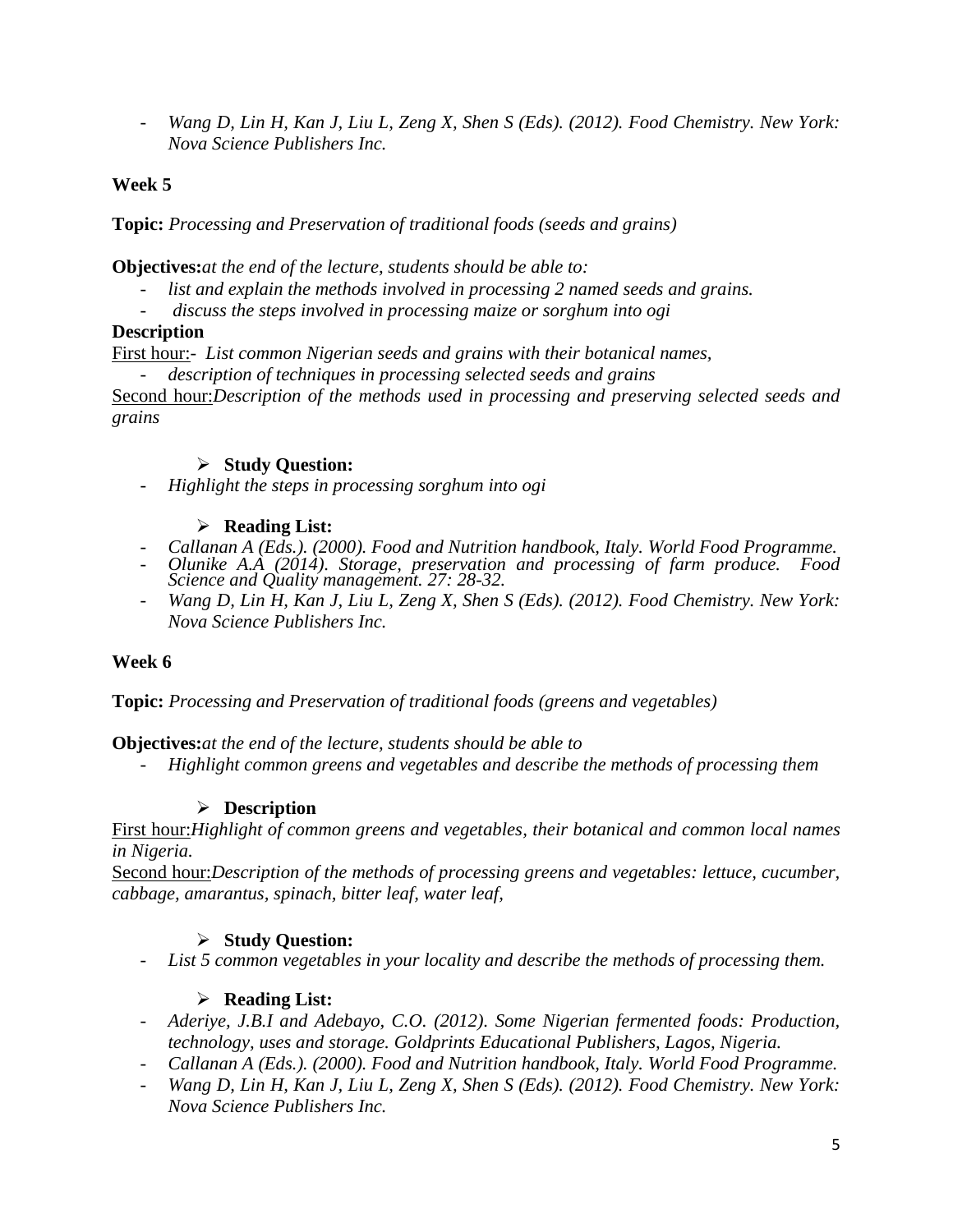#### **Week 7: Mid semester Continuous Assessment**

#### **Study Question:**

- *all study questions from previous lectures*

#### **Reading List:**

- *All previous reading lists.*

#### **Week 8:**

## **Topic: - Storage of traditional foods (Root and stem tubers, fruit and fruit drinks)**

#### **Objectives:***at the end of the lecture, students should be able to*

- *describe the techniques used in storing cassava, yams and potatoes*
- *describe the methods for storing fruits*

#### **Description**

First hour:*description of the methods for storing sweet potatoes, irish potatoes, yams and cassava*

Second hour:*description of the methods for storing oranges, mangoes, pawpaw, etc*

#### **Study Questions:**

- *Enumerate and describe the techniques used in storing 5 named traditional fruits*
- *explain the modern and old methods used for storing roots and stem tubers*

#### **Reading List:**

- *Aderiye, J.B.I and Adebayo, C.O. (2012). Some Nigerian fermented foods: Production, technology, uses and storage. Goldprints Educational Publishers, Lagos, Nigeria.*
- *Callanan A (Eds.). (2000). Food and Nutrition handbook, Italy. World Food Programme.*
- *Davies KM and Schwinn KE. (2006). Molecular Biology and biotechnology of flavonoid biosynthesis. In Anderson M. and Markham K.R (Eds), Flavonoids; Chemistry, biochemistry and applications. p 149 –*
- *Farabee, M.J. (2007): Cells II: Cellular Organization www.emc.maricopa.edu/faculty/ farabee/BIOBK/BioBookCELL2.html*
- *Heldt, Hans-Walter (2005): Plant Biochemistry, Third edition. Elsevier Inc. Oxford, UK*
- *Inamdar, N; Edalat, S; Kotwal, V. B and Pawar, S.(2007): Herbal drugs in milieu of modern drugs, Int J Green Pharm, http://www.greenpharmacy.info/text.asp?2008/2/1/2 /39154ISBN: 0-12-088391-033\*
- *Nelson, D. L. and. Cox, M. M. (2005): Lehninger's.Principles.of.Biochemistry. 4th. Edition (pp. 921-1081). W. H Freeman and Company, New York. ISBN: 1-4039-4876-3*
- *Srivastava N. (2009) Flavonoids: the health boosters. Indofine Chemical Company. p 1 – 23*
- *Voet D. and Voet J.G. (2011). Biochemistry, fourth edition. John Wiley and Sons Inc.*
- *Wang D, Lin H, Kan J, Liu L, Zeng X, Shen S (Eds). (2012). Food Chemistry. New York: Nova Science Publishers Inc.*

## **Week 9**

**Topic:** *Storage of traditional foods (Seeds and grains, greens and vegetables)*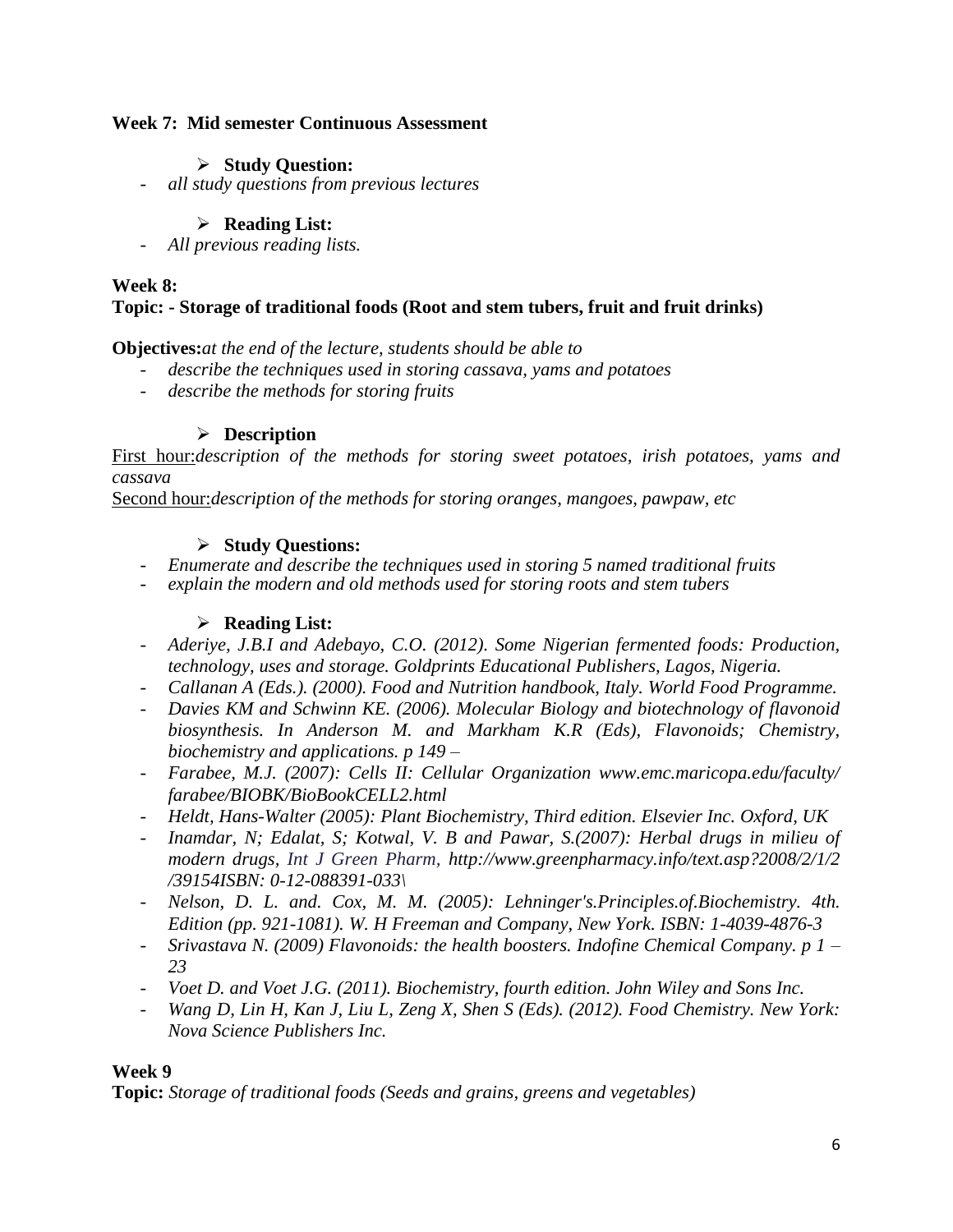**Objectives:***at the end of the lecture, students should be able to*

- *describe the techniques used in storing seeds and grains*
- *Explain the methods for storing greens and vegetables*

## **Description**

First hour:*description of the techniques used in storing seeds and grains* Second hour:*Description of the methods for storing greens and vegetables.* 

## **Study Questions:**

- *Discuss the methods for storing*
- *describe the structural classes of flavonoids*

## **Reading List:**

- *Callanan A (Eds.). (2000). Food and Nutrition handbook, Italy. World Food Programme.*
- *Chutani AM (2006). Nutritional biochemistry; Nutrition and dietary habits. Retrieved from www.nsdl.niscair.res.in/jspui/bitstream/123456789/586/ 1/Nutritiondietary.pdf*
- *Grade 12 Active healthy lifestyles, Module C: Nutrition. Retrieved from; http://www.edu.gov.mb.ca/k12/cur/physhlth/frame\_found\_gr12/rm/module\_c.pdf*
- *Wang D, Lin H, Kan J, Liu L, Zeng X, Shen S (Eds). (2012). Food Chemistry. New York: Nova Science Publishers Inc.*
- *FAO (2003). Food energy – Methods of analysis and conversion factors. Food and Agriculture organization of the United Nations, Rome.*
- *Nielsen S.S. (2010). Food Analysis Laboratory Manual, Food Science Texts Series, © Springer Science+Business Media.DOI 10.1007/978-1-4419-1463-7\_4,*

## - **Week 10**

## **Topic: Food poisoning and intoxication**

**Objectives:***at the end of the lecture, students should be able to*

- *explainwhat food poisoning is in relation to food-borne diseases.*
- *enumerate the biological and chemical food contaminants*
- *highlight the most common biological and chemical food contaminants*

## **Description**

First hour:*Explain the major terms: food poisoning and intoxication, food-borne diseases, foodborne infections.*

Second hour:*Highlight the classes of food contaminants, the common ones of biological and chemical origin,*

## **Study Question:**

- *What is food poisoning.*
- *Discuss the classes of food contaminants with examples*
- *highlight 5 common chemical food contaminants.*
- *In a tabular form, discuss the biological food contaminants, diseases, causative organisms and the foods involved*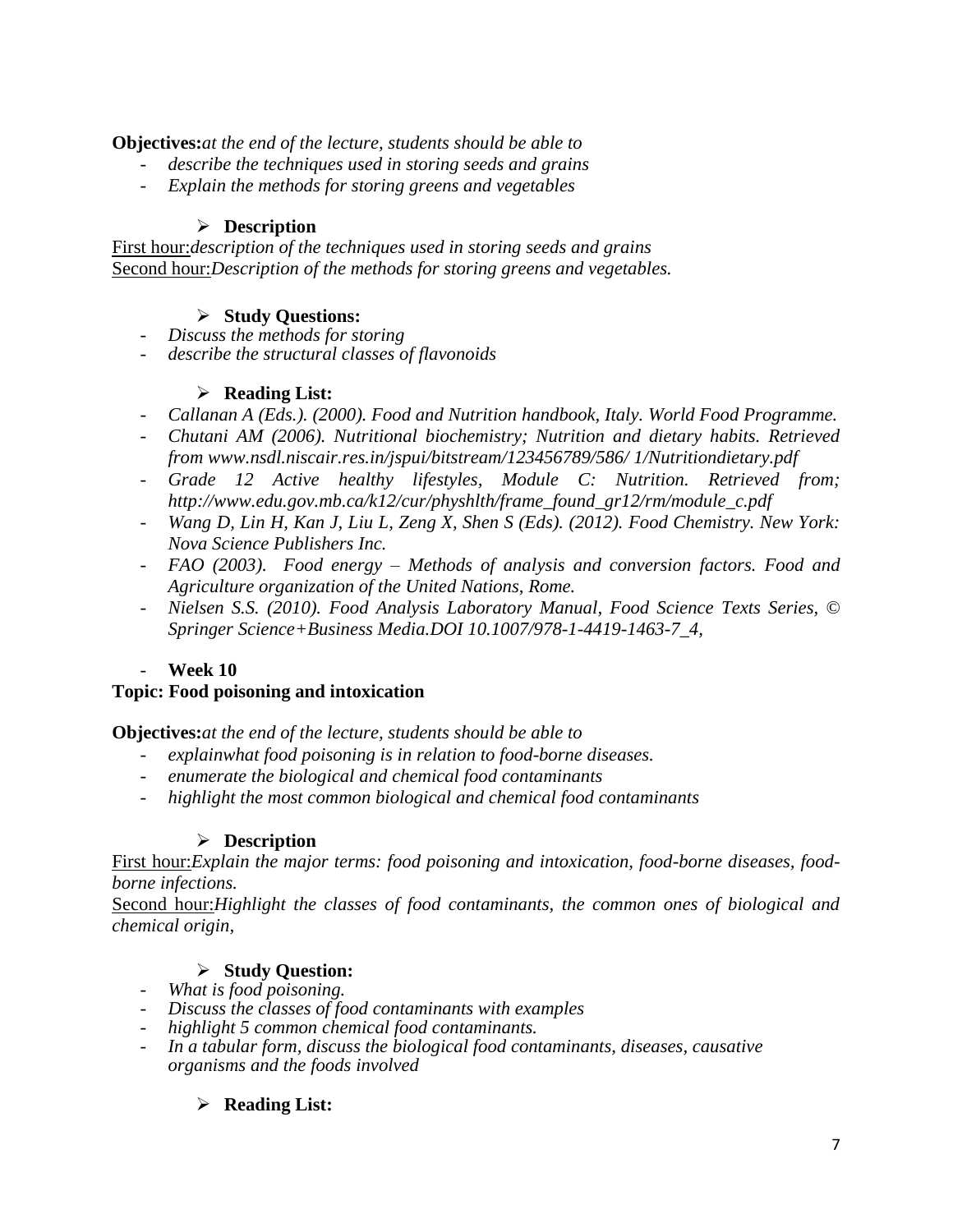- *Callanan A (Eds.). (2000). Food and Nutrition handbook, Italy. World Food Programme.*
- *Chutani AM (2006). Nutritional biochemistry; Nutrition and dietary habits. Retrieved from www.nsdl.niscair.res.in/jspui/bitstream/123456789/586/ 1/Nutritiondietary.pdf*
- *Grade 12 Active healthy lifestyles, Module C: Nutrition. Retrieved from; http://www.edu.gov.mb.ca/k12/cur/physhlth/frame\_found\_gr12/rm/module\_c.pdf*
- *Wang D, Lin H, Kan J, Liu L, Zeng X, Shen S (Eds). (2012). Food Chemistry. New York: Nova Science Publishers Inc.*
- *FAO (2003). Food energy – Methods of analysis and conversion factors. Food and Agriculture organization of the United Nations, Rome.*
- *Nielsen S.S. (2010). Food Analysis Laboratory Manual, Food Science Texts Series, © Springer Science+Business Media.DOI 10.1007/978-1-4419-1463-7\_4,*

#### **Week 11-14 Topic: Laboratory and practical sessions**

**Objectives:***at the end of the practical sessions, students should be able to*

- *analyze and test for carbohydrates, proteins and lipids in any given food substance*
- *calculate the food energy of a given food sample in calories*

## **Description**

*Analysis of carbohydrates, proteins and lipids*

## **Study Questions:**

- *Highlight the methods used in testing for reducing and non-reducing sugars.*
- *describe the techniques used to test for proteins*
- *how can you detect lipids in a given food sample*

## **Reading List:**

- *FAO (2003). Food energy – Methods of analysis and conversion factors. Food and Agriculture organization of the United Nations, Rome.*
- *Nielsen S.S. (2010). Food Analysis Laboratory Manual, Food Science Texts Series, © Springer Science+Business Media.DOI 10.1007/978-1-4419-1463-7\_4,*

## **Week 15: Revision**

## **General Reading guide**

- *Aderiye, J.B.I and Adebayo, C.O. (2012). Some Nigerian fermented foods: Production, technology, uses and storage. Goldprints Educational Publishers, Lagos, Nigeria.*
- *Callanan A (Eds.). (2000). Food and Nutrition handbook, Italy. World Food Programme.*
- *Davies KM and Schwinn KE. (2006). Molecular Biology and biotechnology of flavonoid biosynthesis. In Anderson M. and Markham K.R (Eds), Flavonoids; Chemistry, biochemistry and applications. p 149 –*
- *Farabee, M.J. (2007): Cells II: Cellular Organization www.emc.maricopa.edu/faculty/ farabee/BIOBK/BioBookCELL2.html*